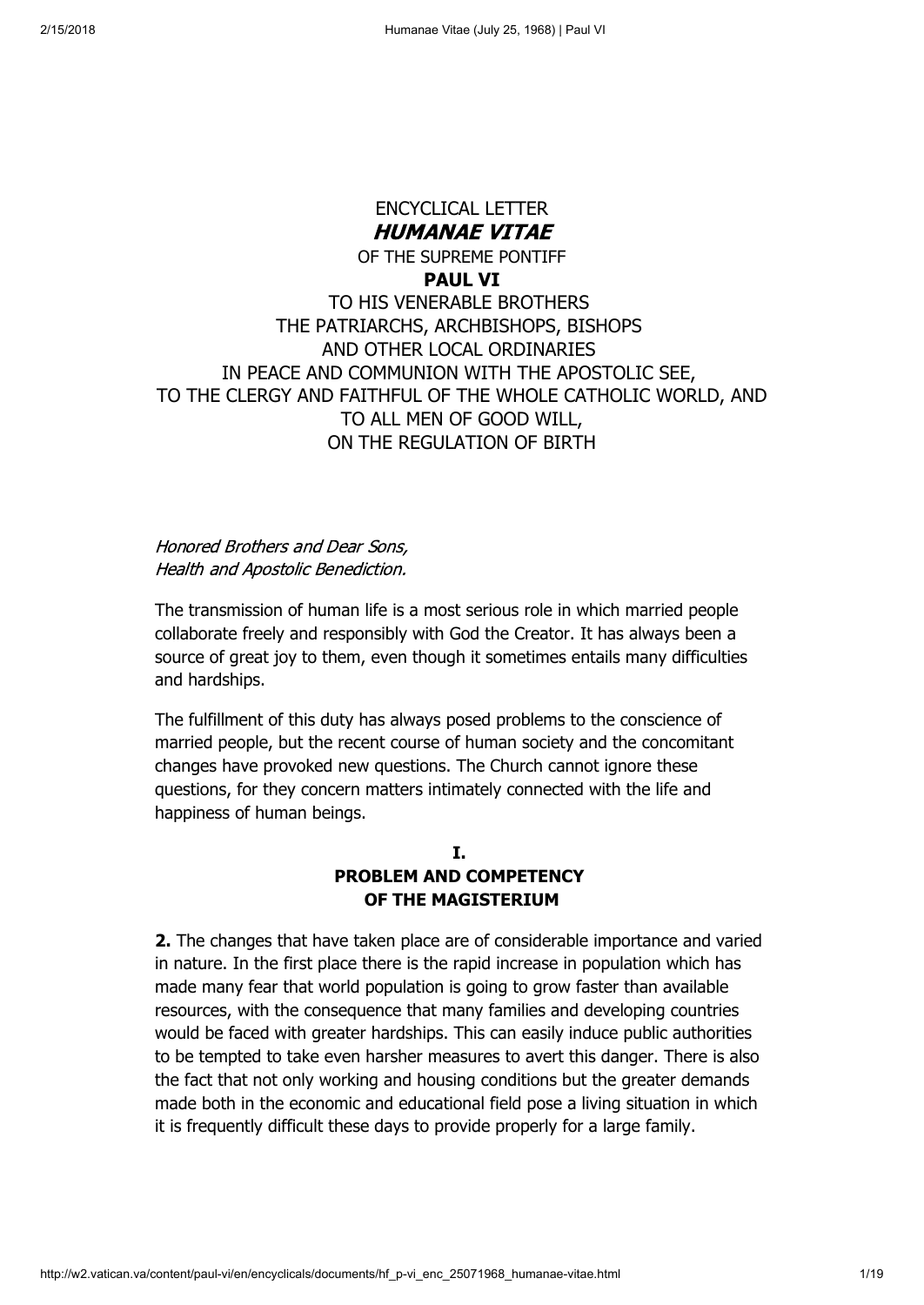Also noteworthy is a new understanding of the dignity of woman and her place in society, of the value of conjugal love in marriage and the relationship of conjugal acts to this love.

But the most remarkable development of all is to be seen in man's stupendous progress in the domination and rational organization of the forces of nature to the point that he is endeavoring to extend this control over every aspect of his own life—over his body, over his mind and emotions, over his social life, and even over the laws that regulate the transmission of life.

### New Questions

**3.** This new state of things gives rise to new questions. Granted the conditions of life today and taking into account the relevance of married love to the harmony and mutual fidelity of husband and wife, would it not be right to review the moral norms in force till now, especially when it is felt that these can be observed only with the gravest difficulty, sometimes only by heroic effort?

Moreover, if one were to apply here the so called principle of totality, could it not be accepted that the intention to have a less prolific but more rationally planned family might transform an action which renders natural processes infertile into a licit and provident control of birth? Could it not be admitted, in other words, that procreative finality applies to the totality of married life rather than to each single act? A further question is whether, because people are more conscious today of their responsibilities, the time has not come when the transmission of life should be regulated by their intelligence and will rather than through the specific rhythms of their own bodies.

#### Interpreting the Moral Law

**4.** This kind of question requires from the teaching authority of the Church a new and deeper reflection on the principles of the moral teaching on marriage—a teaching which is based on the natural law as illuminated and enriched by divine Revelation.

No member of the faithful could possibly deny that the Church is competent in her magisterium to interpret the natural moral law. It is in fact indisputable, as Our predecessors have many times declared, (l) that Jesus Christ, when He communicated His divine power to Peter and the other Apostles and sent them to teach all nations His commandments, (2) constituted them as the authentic guardians and interpreters of the whole moral law, not only, that is, of the law of the Gospel but also of the natural law. For the natural law, too, declares the will of God, and its faithful observance is necessary for men's eternal salvation. (3)

In carrying out this mandate, the Church has always issued appropriate documents on the nature of marriage, the correct use of conjugal rights, and the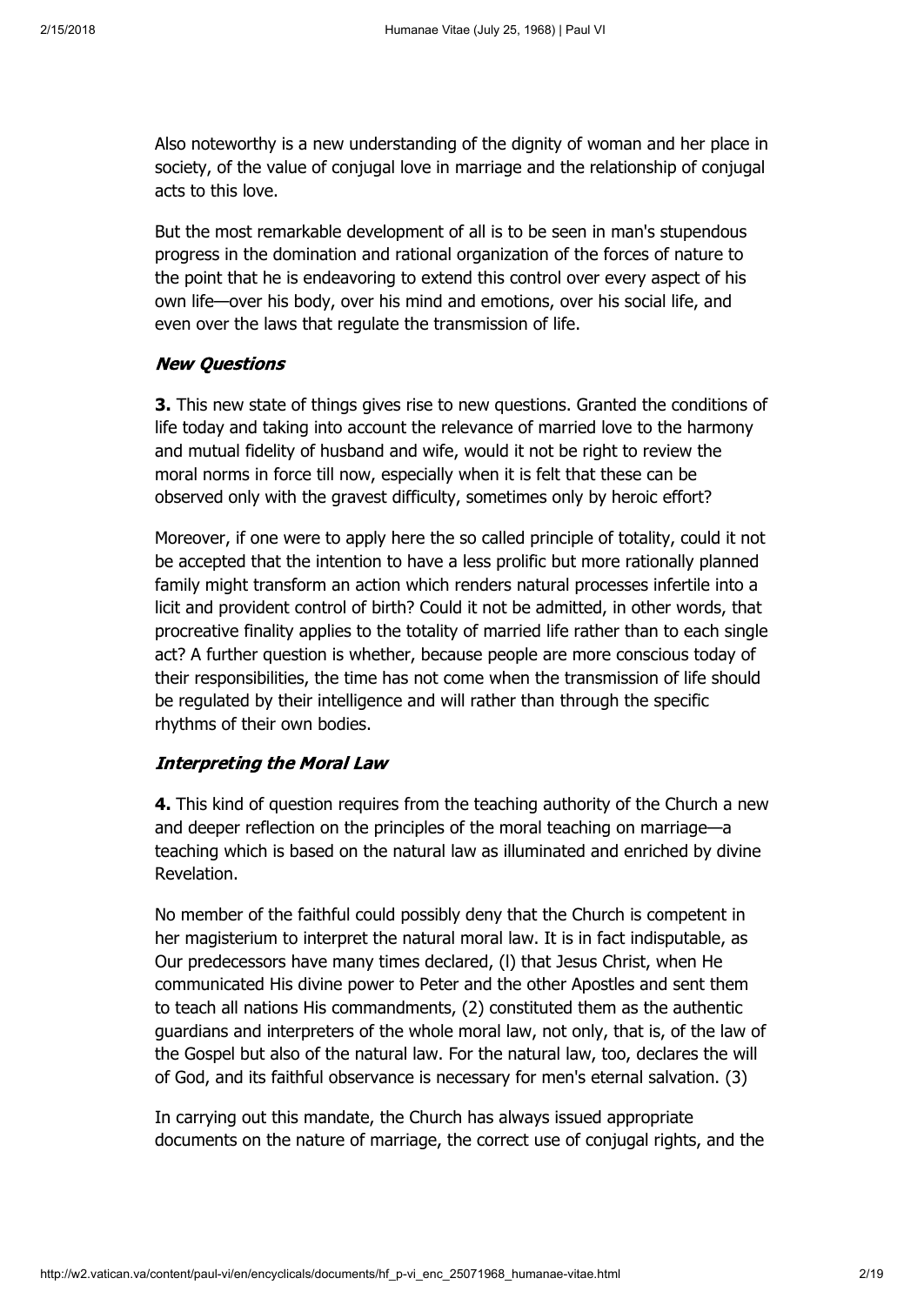duties of spouses. These documents have been more copious in recent times. (4)

### Special Studies

5. The consciousness of the same responsibility induced Us to confirm and expand the commission set up by Our predecessor Pope John XXIII, of happy memory, in March, 1963. This commission included married couples as well as many experts in the various fields pertinent to these questions. Its task was to examine views and opinions concerning married life, and especially on the correct regulation of births; and it was also to provide the teaching authority of the Church with such evidence as would enable it to give an apt reply in this matter, which not only the faithful but also the rest of the world were waiting for. (5)

When the evidence of the experts had been received, as well as the opinions and advice of a considerable number of Our brethren in the episcopate—some of whom sent their views spontaneously, while others were requested by Us to do so—We were in a position to weigh with more precision all the aspects of this complex subject. Hence We are deeply grateful to all those concerned.

### The Magisterium's Reply

6. However, the conclusions arrived at by the commission could not be considered by Us as definitive and absolutely certain, dispensing Us from the duty of examining personally this serious question. This was all the more necessary because, within the commission itself, there was not complete agreement concerning the moral norms to be proposed, and especially because certain approaches and criteria for a solution to this question had emerged which were at variance with the moral doctrine on marriage constantly taught by the magisterium of the Church.

Consequently, now that We have sifted carefully the evidence sent to Us and intently studied the whole matter, as well as prayed constantly to God, We, by virtue of the mandate entrusted to Us by Christ, intend to give Our reply to this series of grave questions.

### II. DOCTRINAL PRINCIPLES

**7.** The question of human procreation, like every other question which touches human life, involves more than the limited aspects specific to such disciplines as biology, psychology, demography or sociology. It is the whole man and the whole mission to which he is called that must be considered: both its natural, earthly aspects and its supernatural, eternal aspects. And since in the attempt to justify artificial methods of birth control many appeal to the demands of married love or of responsible parenthood, these two important realities of married life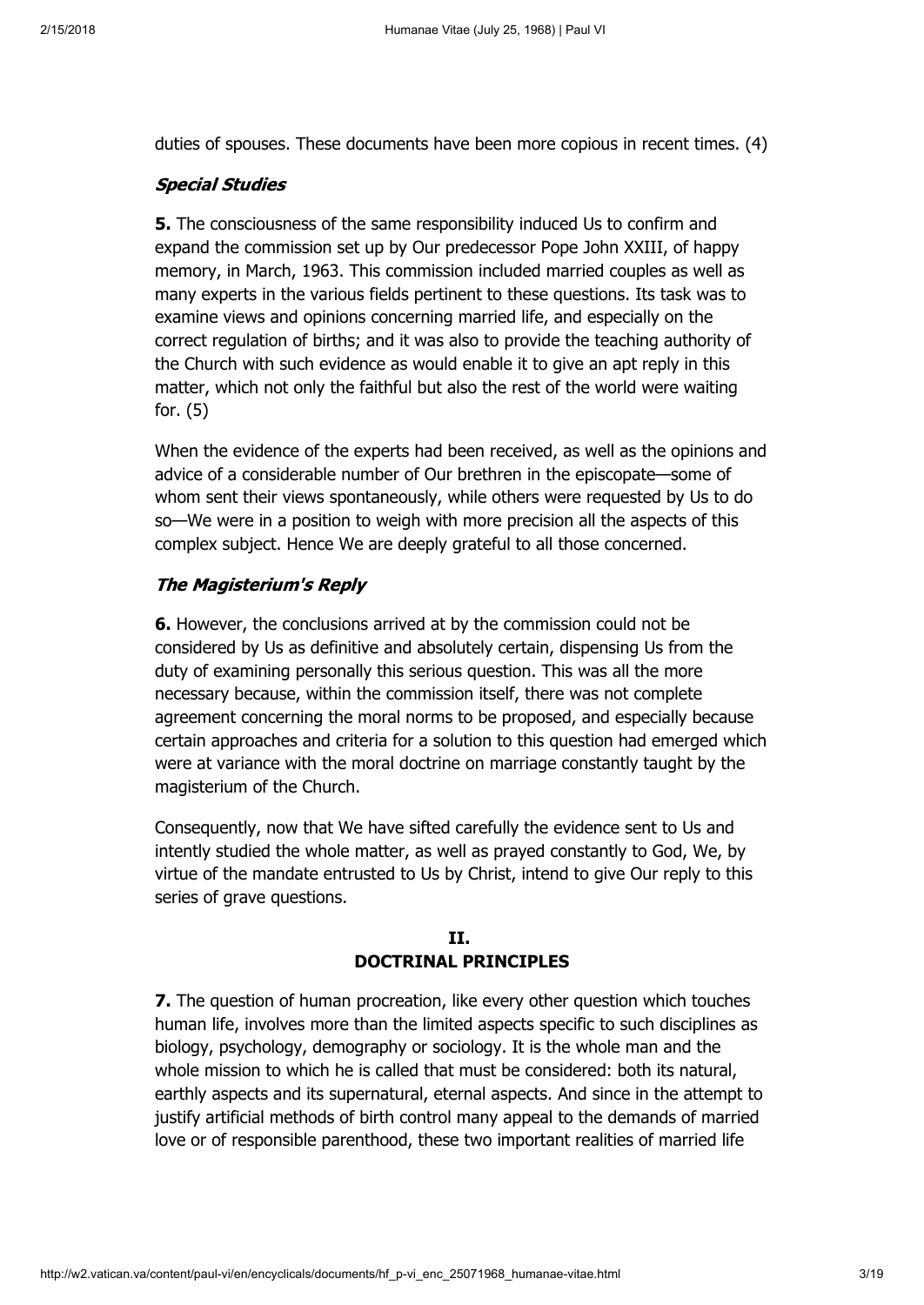must be accurately defined and analyzed. This is what We mean to do, with special reference to what the Second Vatican Council taught with the highest authority in its Pastoral Constitution on the Church in the World of Today.

# God's Loving Design

8. Married love particularly reveals its true nature and nobility when we realize that it takes its origin from God, who "is love," (6) the Father "from whom every family in heaven and on earth is named." (7)

Marriage, then, is far from being the effect of chance or the result of the blind evolution of natural forces. It is in reality the wise and provident institution of God the Creator, whose purpose was to effect in man His loving design. As a consequence, husband and wife, through that mutual gift of themselves, which is specific and exclusive to them alone, develop that union of two persons in which they perfect one another, cooperating with God in the generation and rearing of new lives.

The marriage of those who have been baptized is, in addition, invested with the dignity of a sacramental sign of grace, for it represents the union of Christ and His Church.

# Married Love

9. In the light of these facts the characteristic features and exigencies of married love are clearly indicated, and it is of the highest importance to evaluate them exactly.

This love is above all fully human, a compound of sense and spirit. It is not, then, merely a question of natural instinct or emotional drive. It is also, and above all, an act of the free will, whose trust is such that it is meant not only to survive the joys and sorrows of daily life, but also to grow, so that husband and wife become in a way one heart and one soul, and together attain their human fulfillment.

It is a love which is total—that very special form of personal friendship in which husband and wife generously share everything, allowing no unreasonable exceptions and not thinking solely of their own convenience. Whoever really loves his partner loves not only for what he receives, but loves that partner for the partner's own sake, content to be able to enrich the other with the gift of himself.

Married love is also faithful and exclusive of all other, and this until death. This is how husband and wife understood it on the day on which, fully aware of what they were doing, they freely vowed themselves to one another in marriage. Though this fidelity of husband and wife sometimes presents difficulties, no one has the right to assert that it is impossible; it is, on the contrary, always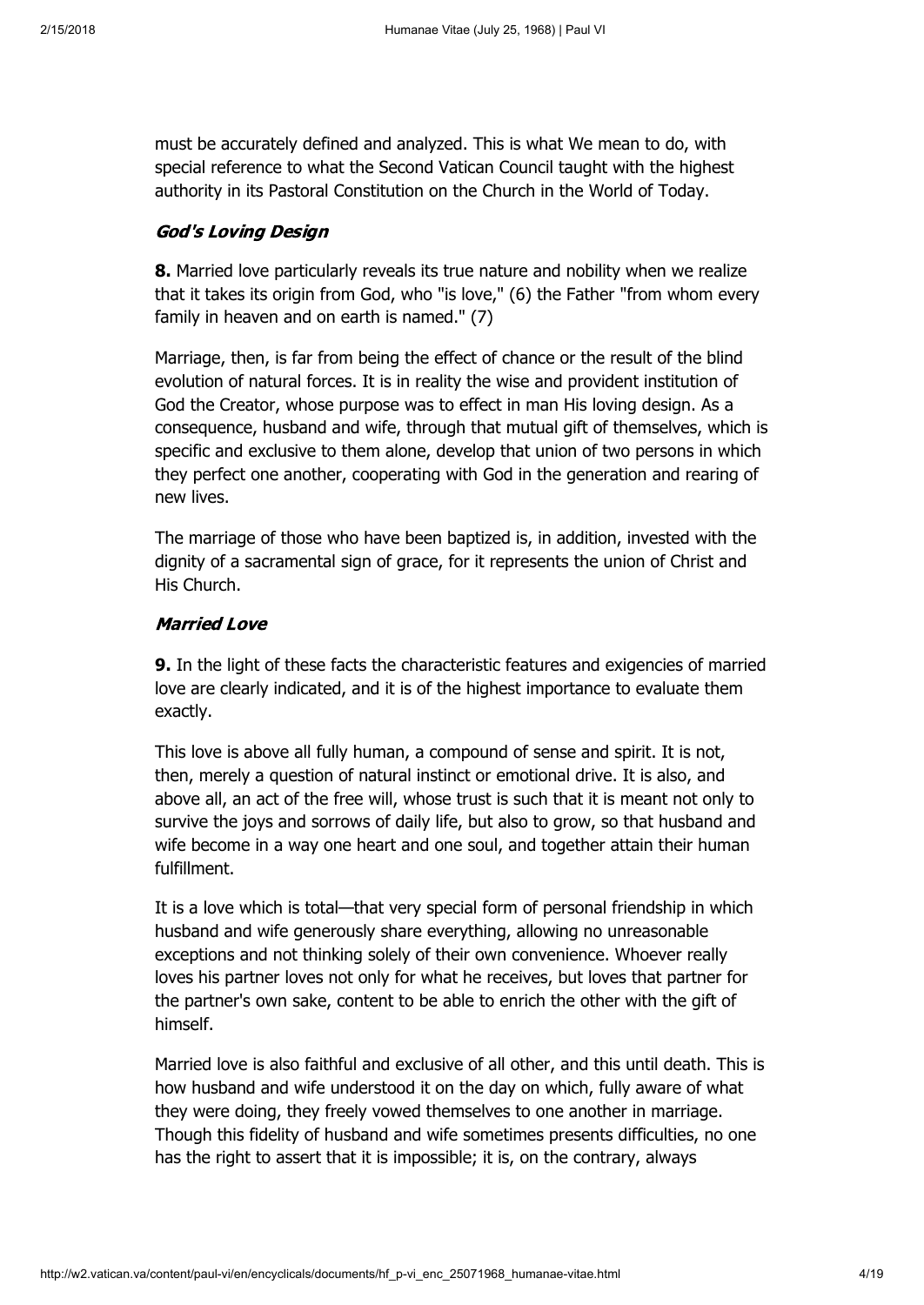honorable and meritorious. The example of countless married couples proves not only that fidelity is in accord with the nature of marriage, but also that it is the source of profound and enduring happiness.

Finally, this love is fecund. It is not confined wholly to the loving interchange of husband and wife; it also contrives to go beyond this to bring new life into being. "Marriage and conjugal love are by their nature ordained toward the procreation and education of children. Children are really the supreme gift of marriage and contribute in the highest degree to their parents' welfare." (8)

#### Responsible Parenthood

**10.** Married love, therefore, requires of husband and wife the full awareness of their obligations in the matter of responsible parenthood, which today, rightly enough, is much insisted upon, but which at the same time should be rightly understood. Thus, we do well to consider responsible parenthood in the light of its varied legitimate and interrelated aspects.

With regard to the biological processes, responsible parenthood means an awareness of, and respect for, their proper functions. In the procreative faculty the human mind discerns biological laws that apply to the human person. (9)

With regard to man's innate drives and emotions, responsible parenthood means that man's reason and will must exert control over them.

With regard to physical, economic, psychological and social conditions, responsible parenthood is exercised by those who prudently and generously decide to have more children, and by those who, for serious reasons and with due respect to moral precepts, decide not to have additional children for either a certain or an indefinite period of time.

Responsible parenthood, as we use the term here, has one further essential aspect of paramount importance. It concerns the objective moral order which was established by God, and of which a right conscience is the true interpreter. In a word, the exercise of responsible parenthood requires that husband and wife, keeping a right order of priorities, recognize their own duties toward God, themselves, their families and human society.

From this it follows that they are not free to act as they choose in the service of transmitting life, as if it were wholly up to them to decide what is the right course to follow. On the contrary, they are bound to ensure that what they do corresponds to the will of God the Creator. The very nature of marriage and its use makes His will clear, while the constant teaching of the Church spells it out. (10)

### Observing the Natural Law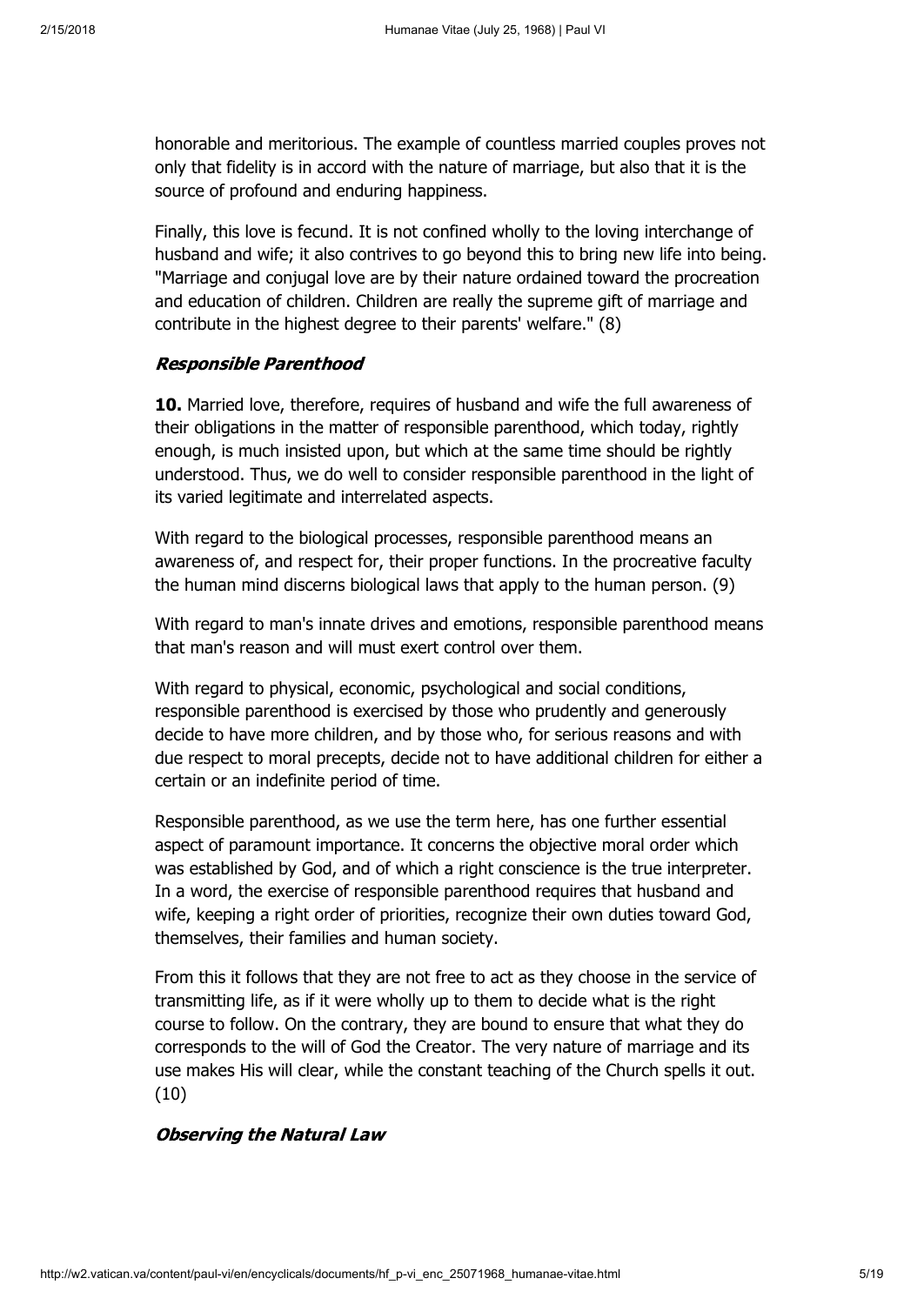11. The sexual activity, in which husband and wife are intimately and chastely united with one another, through which human life is transmitted, is, as the recent Council recalled, "noble and worthy.'' (11) It does not, moreover, cease to be legitimate even when, for reasons independent of their will, it is foreseen to be infertile. For its natural adaptation to the expression and strengthening of the union of husband and wife is not thereby suppressed. The fact is, as experience shows, that new life is not the result of each and every act of sexual intercourse. God has wisely ordered laws of nature and the incidence of fertility in such a way that successive births are already naturally spaced through the inherent operation of these laws. The Church, nevertheless, in urging men to the observance of the precepts of the natural law, which it interprets by its constant doctrine, teaches that each and every marital act must of necessity retain its intrinsic relationship to the procreation of human life. (12)

# Union and Procreation

12. This particular doctrine, often expounded by the magisterium of the Church, is based on the inseparable connection, established by God, which man on his own initiative may not break, between the unitive significance and the procreative significance which are both inherent to the marriage act.

The reason is that the fundamental nature of the marriage act, while uniting husband and wife in the closest intimacy, also renders them capable of generating new life—and this as a result of laws written into the actual nature of man and of woman. And if each of these essential qualities, the unitive and the procreative, is preserved, the use of marriage fully retains its sense of true mutual love and its ordination to the supreme responsibility of parenthood to which man is called. We believe that our contemporaries are particularly capable of seeing that this teaching is in harmony with human reason.

# Faithfulness to God's Design

**13.** Men rightly observe that a conjugal act imposed on one's partner without regard to his or her condition or personal and reasonable wishes in the matter, is no true act of love, and therefore offends the moral order in its particular application to the intimate relationship of husband and wife. If they further reflect, they must also recognize that an act of mutual love which impairs the capacity to transmit life which God the Creator, through specific laws, has built into it, frustrates His design which constitutes the norm of marriage, and contradicts the will of the Author of life. Hence to use this divine gift while depriving it, even if only partially, of its meaning and purpose, is equally repugnant to the nature of man and of woman, and is consequently in opposition to the plan of God and His holy will. But to experience the gift of married love while respecting the laws of conception is to acknowledge that one is not the master of the sources of life but rather the minister of the design established by the Creator. Just as man does not have unlimited dominion over his body in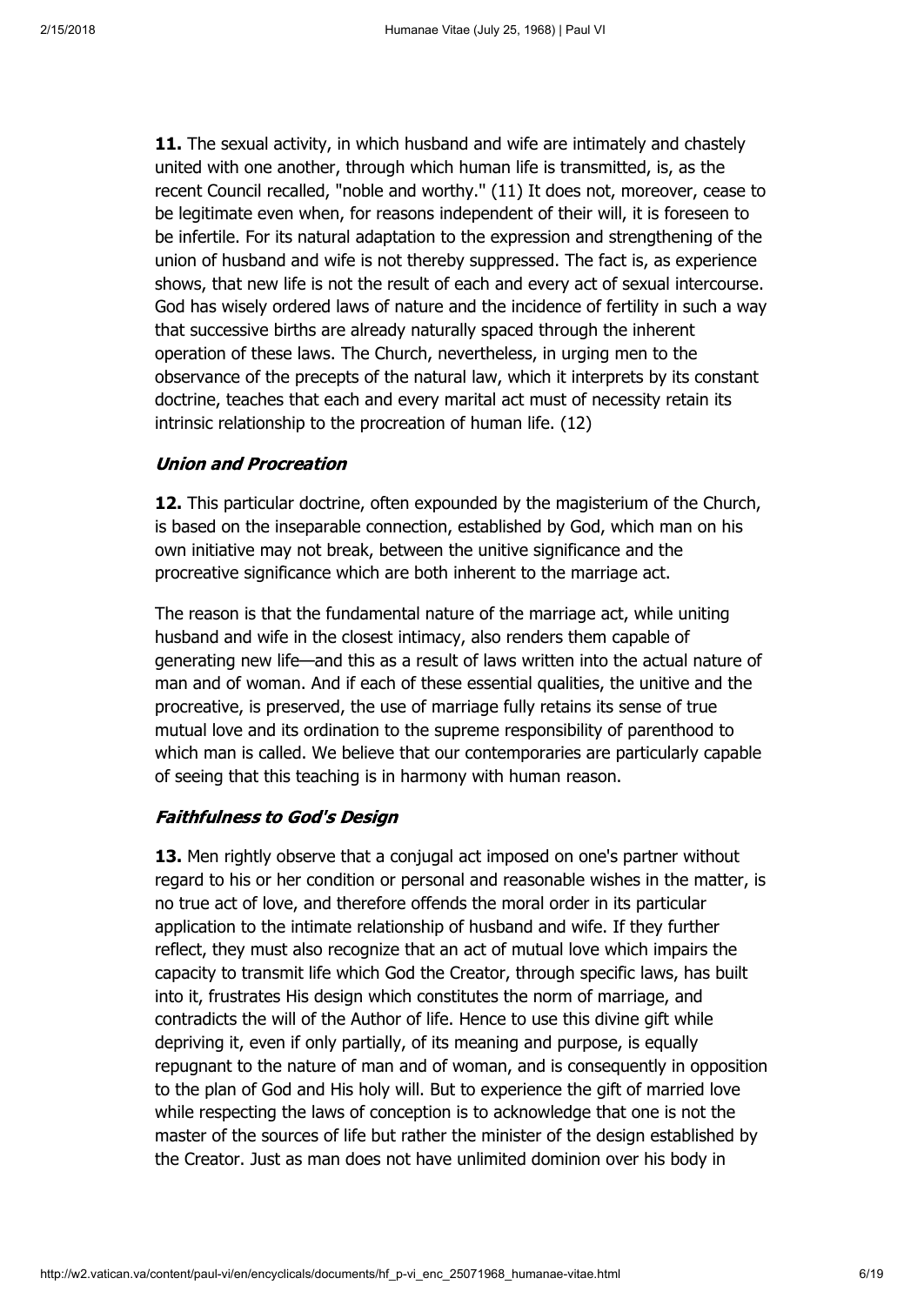general, so also, and with more particular reason, he has no such dominion over his specifically sexual faculties, for these are concerned by their very nature with the generation of life, of which God is the source. "Human life is sacred—all men must recognize that fact," Our predecessor Pope John XXIII recalled. "From its very inception it reveals the creating hand of God." (13)

# Unlawful Birth Control Methods

14. Therefore We base Our words on the first principles of a human and Christian doctrine of marriage when We are obliged once more to declare that the direct interruption of the generative process already begun and, above all, all direct abortion, even for therapeutic reasons, are to be absolutely excluded as lawful means of regulating the number of children. (14) Equally to be condemned, as the magisterium of the Church has affirmed on many occasions, is direct sterilization, whether of the man or of the woman, whether permanent or temporary. (15)

Similarly excluded is any action which either before, at the moment of, or after sexual intercourse, is specifically intended to prevent procreation—whether as an end or as a means. (16)

Neither is it valid to argue, as a justification for sexual intercourse which is deliberately contraceptive, that a lesser evil is to be preferred to a greater one, or that such intercourse would merge with procreative acts of past and future to form a single entity, and so be qualified by exactly the same moral goodness as these. Though it is true that sometimes it is lawful to tolerate a lesser moral evil in order to avoid a greater evil or in order to promote a greater good," it is never lawful, even for the gravest reasons, to do evil that good may come of it (18)—in other words, to intend directly something which of its very nature contradicts the moral order, and which must therefore be judged unworthy of man, even though the intention is to protect or promote the welfare of an individual, of a family or of society in general. Consequently, it is a serious error to think that a whole married life of otherwise normal relations can justify sexual intercourse which is deliberately contraceptive and so intrinsically wrong.

# Lawful Therapeutic Means

**15.** On the other hand, the Church does not consider at all illicit the use of those therapeutic means necessary to cure bodily diseases, even if a foreseeable impediment to procreation should result there from—provided such impediment is not directly intended for any motive whatsoever. (19)

# Recourse to Infertile Periods

16. Now as We noted earlier (no. 3), some people today raise the objection against this particular doctrine of the Church concerning the moral laws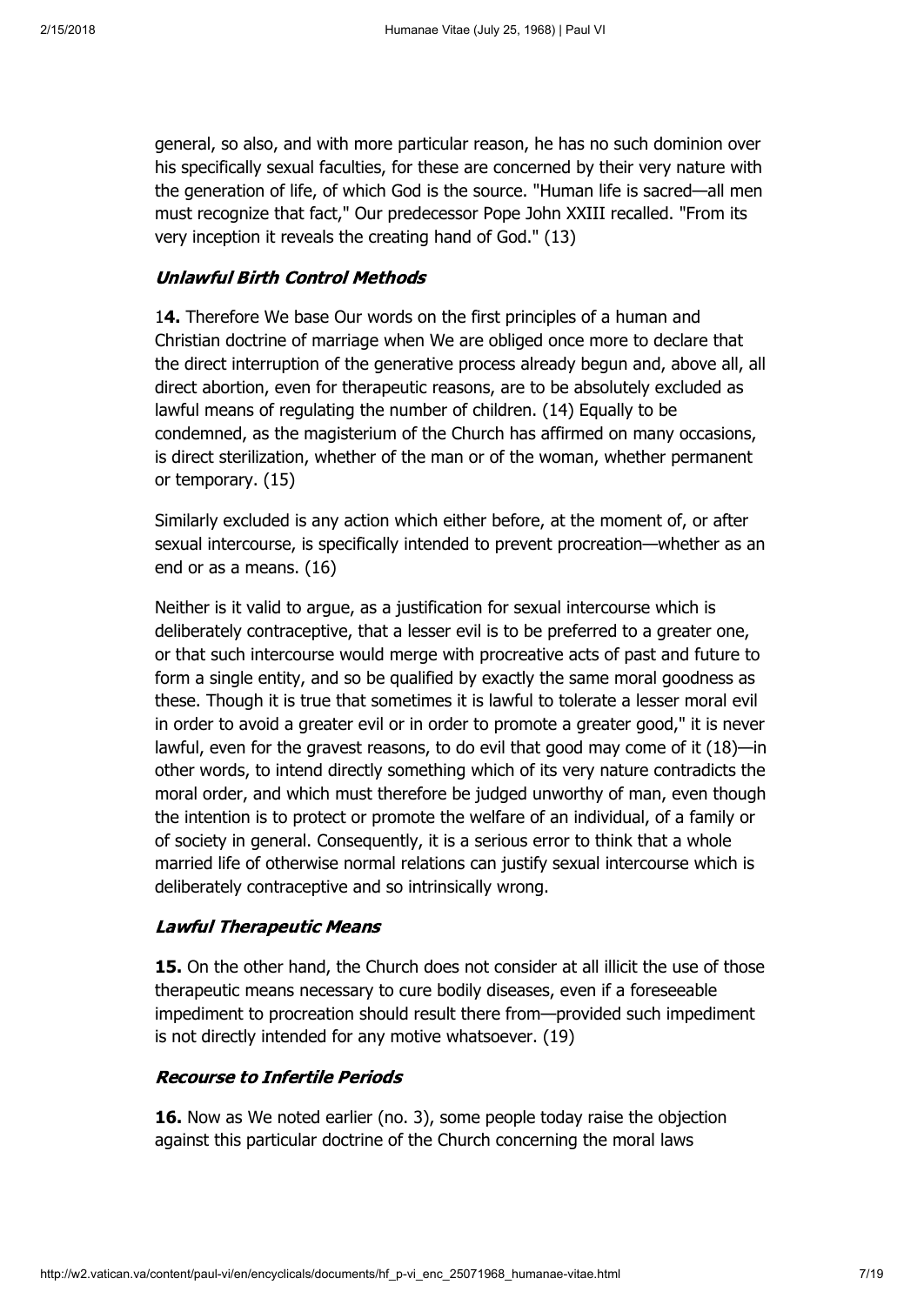governing marriage, that human intelligence has both the right and responsibility to control those forces of irrational nature which come within its ambit and to direct them toward ends beneficial to man. Others ask on the same point whether it is not reasonable in so many cases to use artificial birth control if by so doing the harmony and peace of a family are better served and more suitable conditions are provided for the education of children already born. To this question We must give a clear reply. The Church is the first to praise and commend the application of human intelligence to an activity in which a rational creature such as man is so closely associated with his Creator. But she affirms that this must be done within the limits of the order of reality established by God.

If therefore there are well-grounded reasons for spacing births, arising from the physical or psychological condition of husband or wife, or from external circumstances, the Church teaches that married people may then take advantage of the natural cycles immanent in the reproductive system and engage in marital intercourse only during those times that are infertile, thus controlling birth in a way which does not in the least offend the moral principles which We have just explained. (20)

Neither the Church nor her doctrine is inconsistent when she considers it lawful for married people to take advantage of the infertile period but condemns as always unlawful the use of means which directly prevent conception, even when the reasons given for the later practice may appear to be upright and serious. In reality, these two cases are completely different. In the former the married couple rightly use a faculty provided them by nature. In the later they obstruct the natural development of the generative process. It cannot be denied that in each case the married couple, for acceptable reasons, are both perfectly clear in their intention to avoid children and wish to make sure that none will result. But it is equally true that it is exclusively in the former case that husband and wife are ready to abstain from intercourse during the fertile period as often as for reasonable motives the birth of another child is not desirable. And when the infertile period recurs, they use their married intimacy to express their mutual love and safeguard their fidelity toward one another. In doing this they certainly give proof of a true and authentic love.

### Consequences of Artificial Methods

17. Responsible men can become more deeply convinced of the truth of the doctrine laid down by the Church on this issue if they reflect on the consequences of methods and plans for artificial birth control. Let them first consider how easily this course of action could open wide the way for marital infidelity and a general lowering of moral standards. Not much experience is needed to be fully aware of human weakness and to understand that human beings—and especially the young, who are so exposed to temptation—need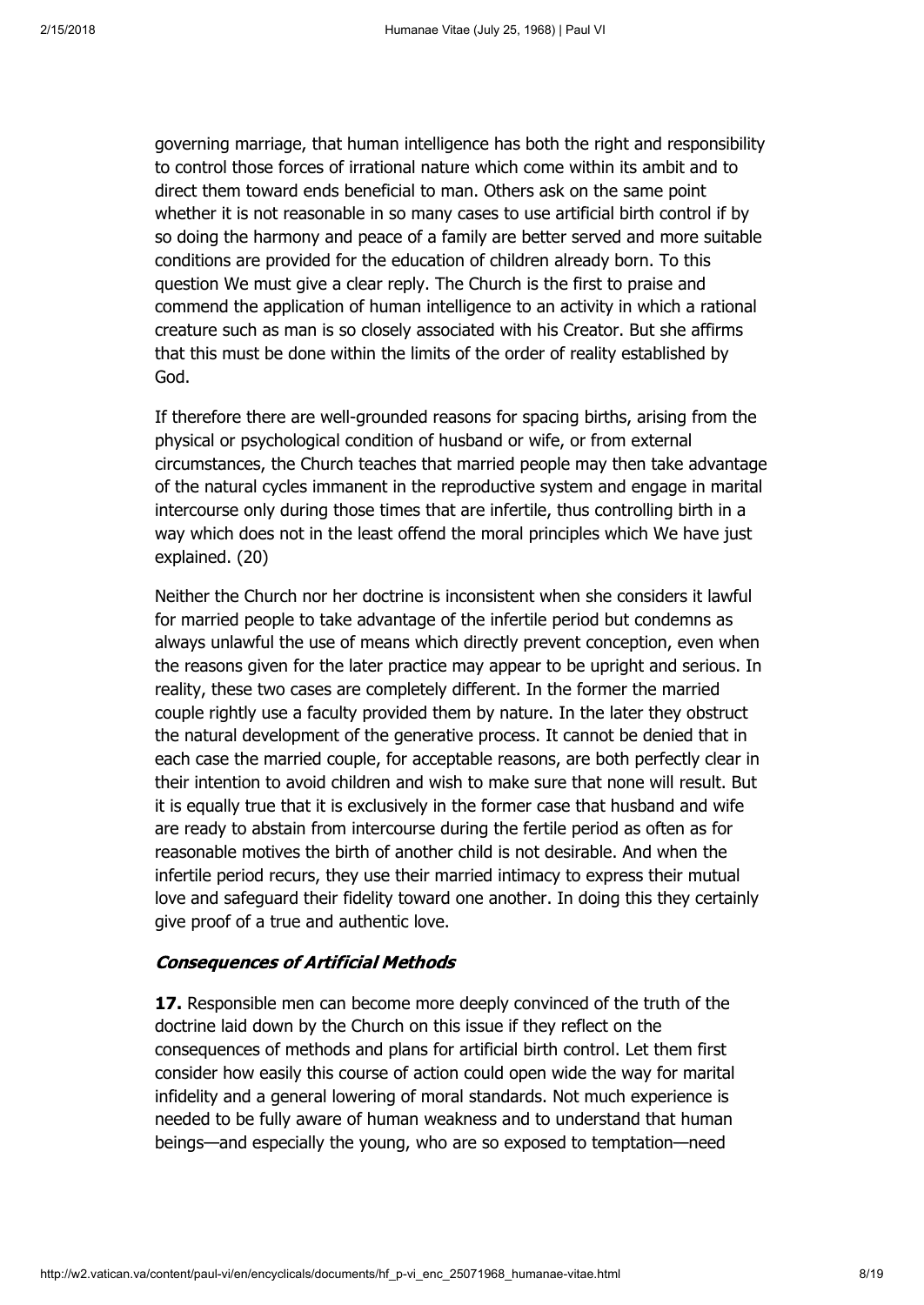incentives to keep the moral law, and it is an evil thing to make it easy for them to break that law. Another effect that gives cause for alarm is that a man who grows accustomed to the use of contraceptive methods may forget the reverence due to a woman, and, disregarding her physical and emotional equilibrium, reduce her to being a mere instrument for the satisfaction of his own desires, no longer considering her as his partner whom he should surround with care and affection.

Finally, careful consideration should be given to the danger of this power passing into the hands of those public authorities who care little for the precepts of the moral law. Who will blame a government which in its attempt to resolve the problems affecting an entire country resorts to the same measures as are regarded as lawful by married people in the solution of a particular family difficulty? Who will prevent public authorities from favoring those contraceptive methods which they consider more effective? Should they regard this as necessary, they may even impose their use on everyone. It could well happen, therefore, that when people, either individually or in family or social life, experience the inherent difficulties of the divine law and are determined to avoid them, they may give into the hands of public authorities the power to intervene in the most personal and intimate responsibility of husband and wife.

### Limits to Man's Power

Consequently, unless we are willing that the responsibility of procreating life should be left to the arbitrary decision of men, we must accept that there are certain limits, beyond which it is wrong to go, to the power of man over his own body and its natural functions—limits, let it be said, which no one, whether as a private individual or as a public authority, can lawfully exceed. These limits are expressly imposed because of the reverence due to the whole human organism and its natural functions, in the light of the principles We stated earlier, and in accordance with a correct understanding of the "principle of totality" enunciated by Our predecessor Pope Pius XII. (21)

### Concern of the Church

18. It is to be anticipated that perhaps not everyone will easily accept this particular teaching. There is too much clamorous outcry against the voice of the Church, and this is intensified by modern means of communication. But it comes as no surprise to the Church that she, no less than her divine Founder, is destined to be a "sign of contradiction." (22) She does not, because of this, evade the duty imposed on her of proclaiming humbly but firmly the entire moral law, both natural and evangelical.

Since the Church did not make either of these laws, she cannot be their arbiter only their guardian and interpreter. It could never be right for her to declare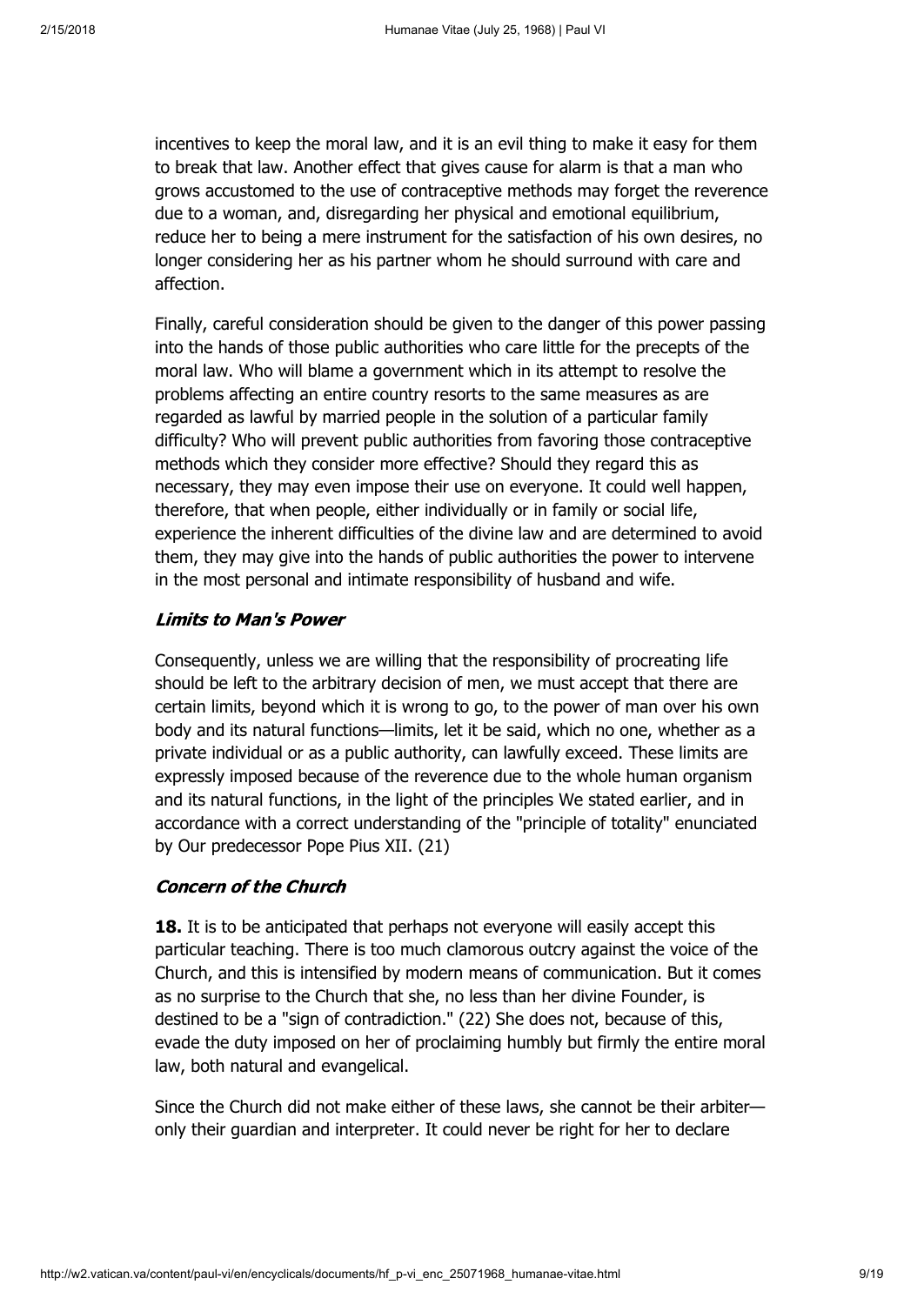lawful what is in fact unlawful, since that, by its very nature, is always opposed to the true good of man.

In preserving intact the whole moral law of marriage, the Church is convinced that she is contributing to the creation of a truly human civilization. She urges man not to betray his personal responsibilities by putting all his faith in technical expedients. In this way she defends the dignity of husband and wife. This course of action shows that the Church, loyal to the example and teaching of the divine Savior, is sincere and unselfish in her regard for men whom she strives to help even now during this earthly pilgrimage "to share God's life as sons of the living God, the Father of all men." (23)

# III. PASTORAL DIRECTIVES

19. Our words would not be an adequate expression of the thought and solicitude of the Church, Mother and Teacher of all peoples, if, after having recalled men to the observance and respect of the divine law regarding matrimony, they did not also support mankind in the honest regulation of birth amid the difficult conditions which today afflict families and peoples. The Church, in fact, cannot act differently toward men than did the Redeemer. She knows their weaknesses, she has compassion on the multitude, she welcomes sinners. But at the same time she cannot do otherwise than teach the law. For it is in fact the law of human life restored to its native truth and guided by the Spirit of God. (24) Observing the Divine Law.

20. The teaching of the Church regarding the proper regulation of birth is a promulgation of the law of God Himself. And yet there is no doubt that to many it will appear not merely difficult but even impossible to observe. Now it is true that like all good things which are outstanding for their nobility and for the benefits which they confer on men, so this law demands from individual men and women, from families and from human society, a resolute purpose and great endurance. Indeed it cannot be observed unless God comes to their help with the grace by which the goodwill of men is sustained and strengthened. But to those who consider this matter diligently it will indeed be evident that this endurance enhances man's dignity and confers benefits on human society.

### Value of Self-Discipline

21. The right and lawful ordering of birth demands, first of all, that spouses fully recognize and value the true blessings of family life and that they acquire complete mastery over themselves and their emotions. For if with the aid of reason and of free will they are to control their natural drives, there can be no doubt at all of the need for self-denial. Only then will the expression of love, essential to married life, conform to right order. This is especially clear in the practice of periodic continence. Self-discipline of this kind is a shining witness to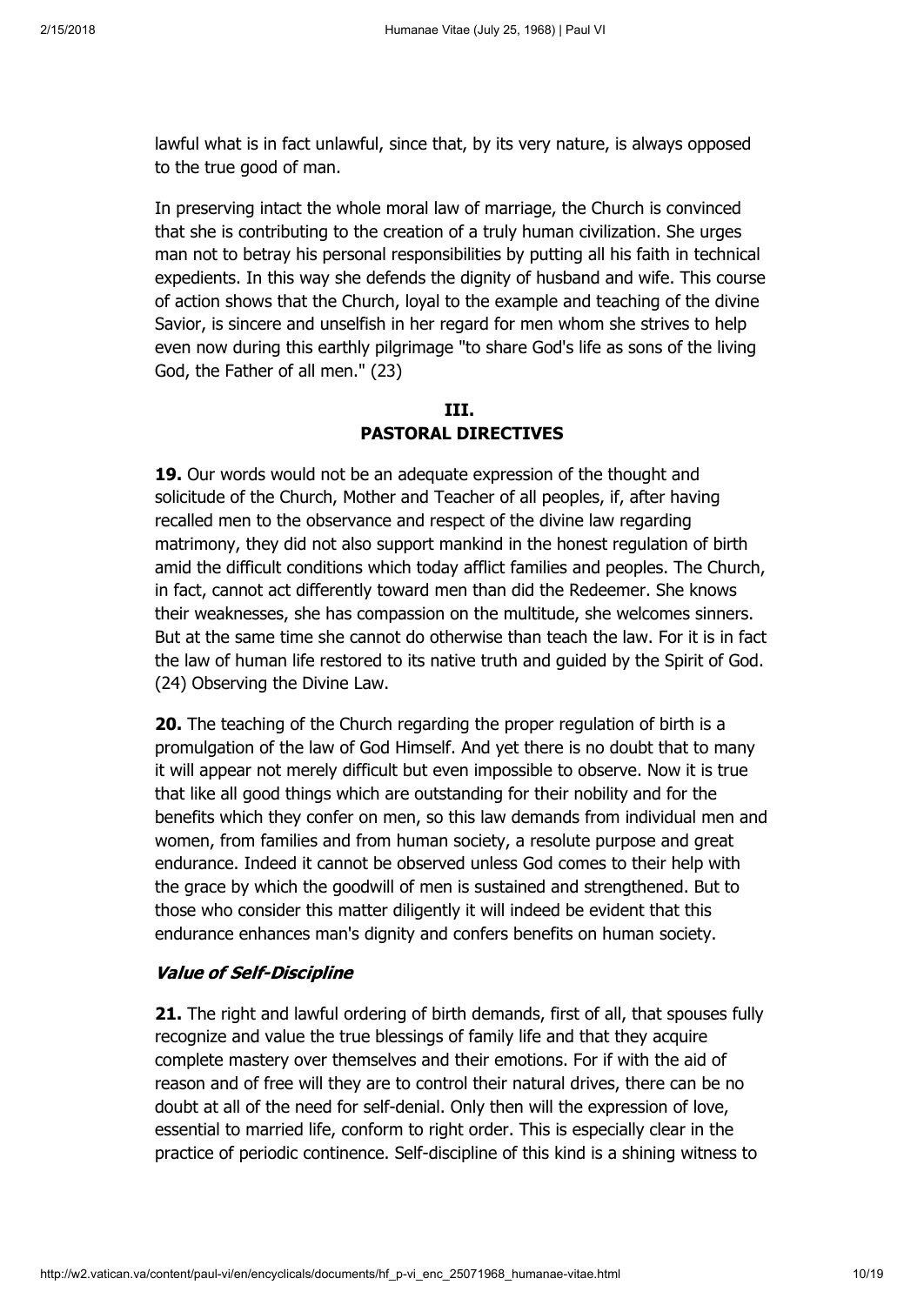the chastity of husband and wife and, far from being a hindrance to their love of one another, transforms it by giving it a more truly human character. And if this self-discipline does demand that they persevere in their purpose and efforts, it has at the same time the salutary effect of enabling husband and wife to develop to their personalities and to be enriched with spiritual blessings. For it brings to family life abundant fruits of tranquility and peace. It helps in solving difficulties of other kinds. It fosters in husband and wife thoughtfulness and loving consideration for one another. It helps them to repel inordinate self-love, which is the opposite of charity. It arouses in them a consciousness of their responsibilities. And finally, it confers upon parents a deeper and more effective influence in the education of their children. As their children grow up, they develop a right sense of values and achieve a serene and harmonious use of their mental and physical powers.

# Promotion of Chastity

22. We take this opportunity to address those who are engaged in education and all those whose right and duty it is to provide for the common good of human society. We would call their attention to the need to create an atmosphere favorable to the growth of chastity so that true liberty may prevail over license and the norms of the moral law may be fully safeguarded.

Everything therefore in the modern means of social communication which arouses men's baser passions and encourages low moral standards, as well as every obscenity in the written word and every form of indecency on the stage and screen, should be condemned publicly and unanimously by all those who have at heart the advance of civilization and the safeguarding of the outstanding values of the human spirit. It is quite absurd to defend this kind of depravity in the name of art or culture (25) or by pleading the liberty which may be allowed in this field by the public authorities.

# Appeal to Public Authorities

23. And now We wish to speak to rulers of nations. To you most of all is committed the responsibility of safeguarding the common good. You can contribute so much to the preservation of morals. We beg of you, never allow the morals of your peoples to be undermined. The family is the primary unit in the state; do not tolerate any legislation which would introduce into the family those practices which are opposed to the natural law of God. For there are other ways by which a government can and should solve the population problem—that is to say by enacting laws which will assist families and by educating the people wisely so that the moral law and the freedom of the citizens are both safeguarded.

# Seeking True Solutions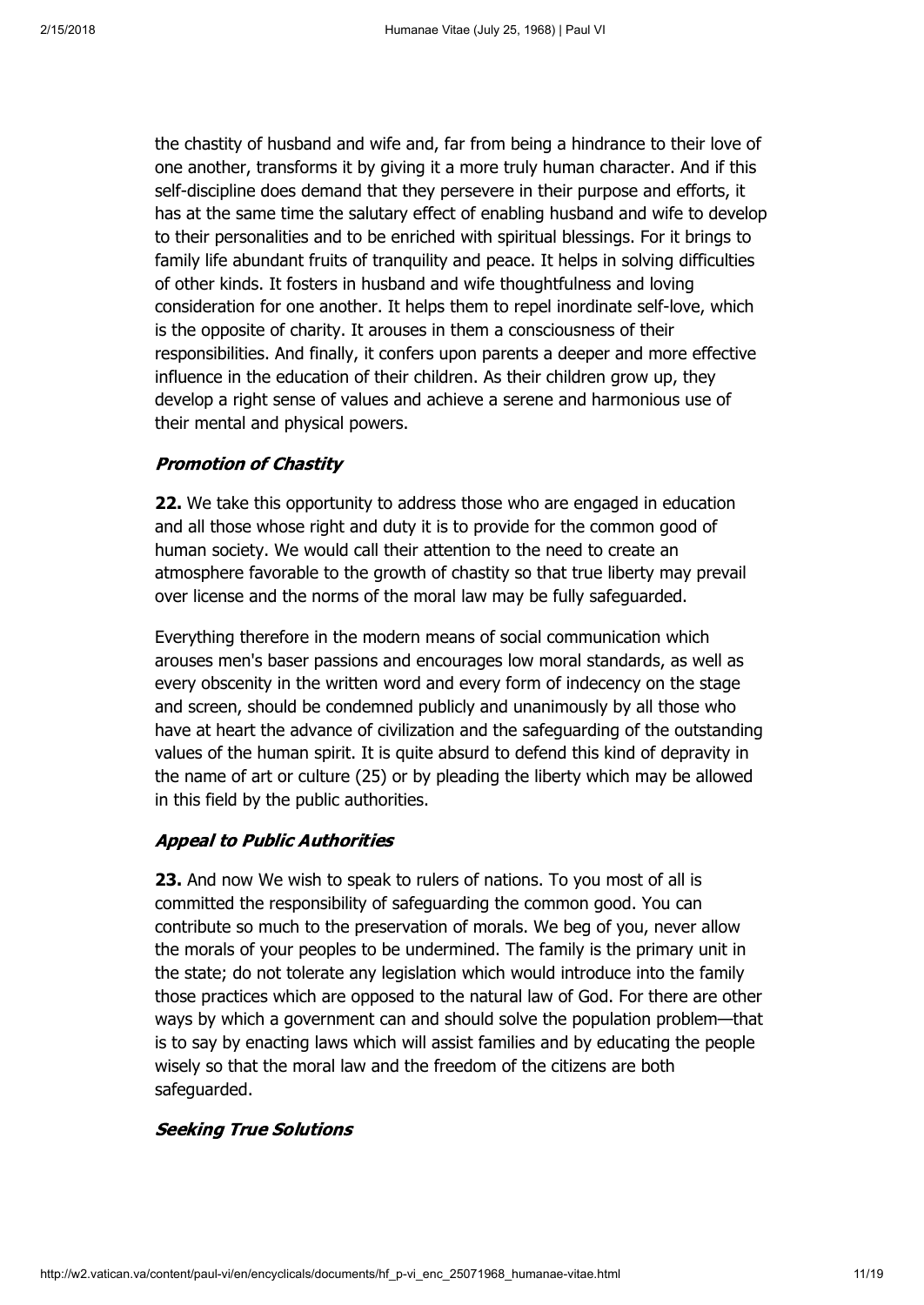We are fully aware of the difficulties confronting the public authorities in this matter, especially in the developing countries. In fact, We had in mind the justifiable anxieties which weigh upon them when We published Our encyclical letter [Populorum](http://w2.vatican.va/content/paul-vi/en/encyclicals/documents/hf_p-vi_enc_26031967_populorum.html) Progressio. But now We join Our voice to that of Our predecessor John XXIII of venerable memory, and We make Our own his words: "No statement of the problem and no solution to it is acceptable which does violence to man's essential dignity; those who propose such solutions base them on an utterly materialistic conception of man himself and his life. The only possible solution to this question is one which envisages the social and economic progress both of individuals and of the whole of human society, and which respects and promotes true human values." (26) No one can, without being grossly unfair, make divine Providence responsible for what clearly seems to be the result of misguided governmental policies, of an insufficient sense of social justice, of a selfish accumulation of material goods, and finally of a culpable failure to undertake those initiatives and responsibilities which would raise the standard of living of peoples and their children. (27) If only all governments which were able would do what some are already doing so nobly, and bestir themselves to renew their efforts and their undertakings! There must be no relaxation in the programs of mutual aid between all the branches of the great human family. Here We believe an almost limitless field lies open for the activities of the great international institutions.

# To Scientists

24. Our next appeal is to men of science. These can "considerably advance the welfare of marriage and the family and also peace of conscience, if by pooling their efforts they strive to elucidate more thoroughly the conditions favorable to a proper regulation of births." (28) It is supremely desirable, and this was also the mind of Pius XII, that medical science should by the study of natural rhythms succeed in determining a sufficiently secure basis for the chaste limitation of offspring. (29) In this way scientists, especially those who are Catholics, will by their research establish the truth of the Church's claim that "there can be no contradiction between two divine laws—that which governs the transmitting of life and that which governs the fostering of married love." (30)

# To Christian Couples

**25.** And now We turn in a special way to Our own sons and daughters, to those most of all whom God calls to serve Him in the state of marriage. While the Church does indeed hand on to her children the inviolable conditions laid down by God's law, she is also the herald of salvation and through the sacraments she flings wide open the channels of grace through which man is made a new creature responding in charity and true freedom to the design of his Creator and Savior, experiencing too the sweetness of the yoke of Christ. (31)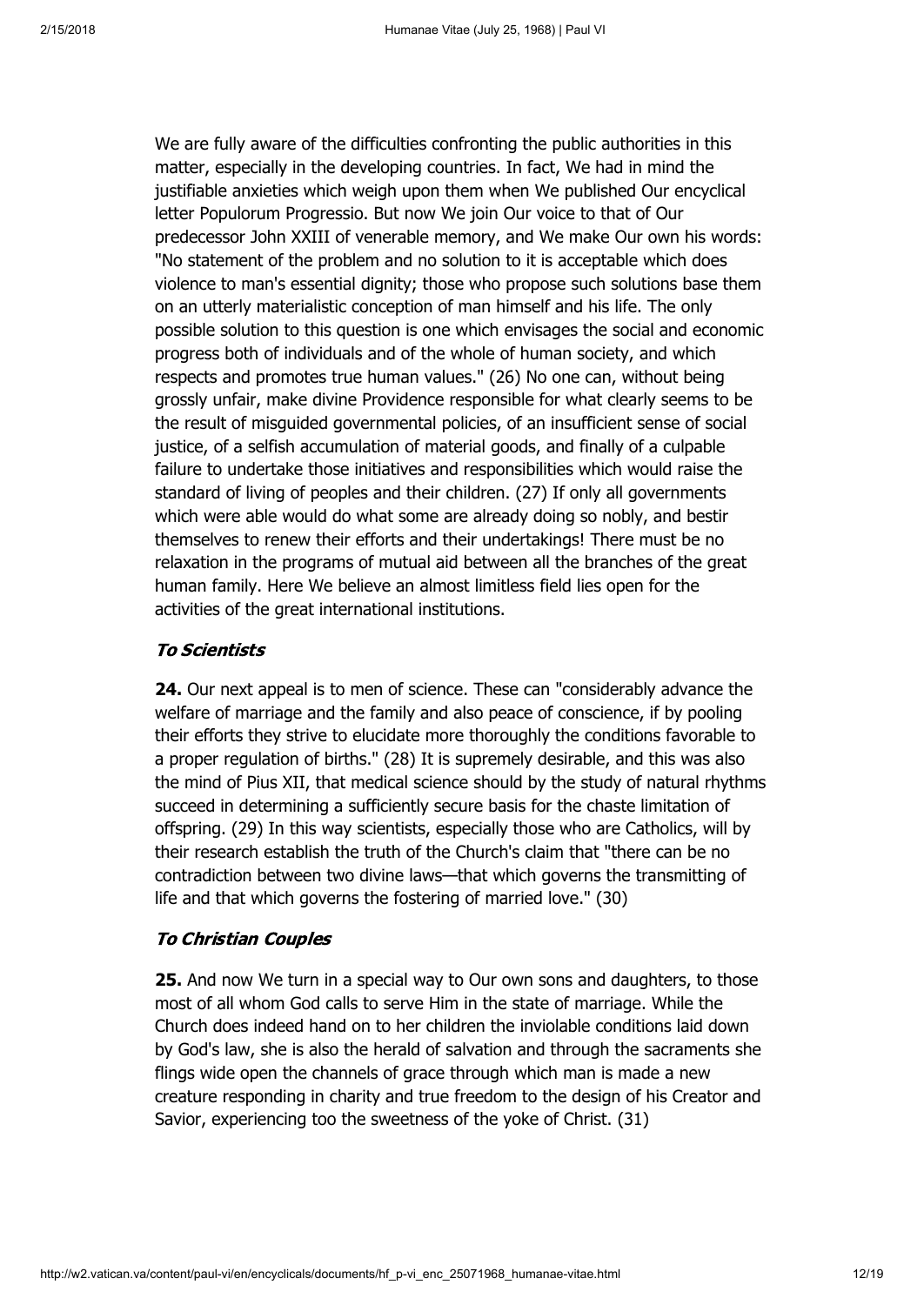In humble obedience then to her voice, let Christian husbands and wives be mindful of their vocation to the Christian life, a vocation which, deriving from their Baptism, has been confirmed anew and made more explicit by the Sacrament of Matrimony. For by this sacrament they are strengthened and, one might almost say, consecrated to the faithful fulfillment of their duties. Thus will they realize to the full their calling and bear witness as becomes them, to Christ before the world. (32) For the Lord has entrusted to them the task of making visible to men and women the holiness and joy of the law which united inseparably their love for one another and the cooperation they give to God's love, God who is the Author of human life.

We have no wish at all to pass over in silence the difficulties, at times very great, which beset the lives of Christian married couples. For them, as indeed for every one of us, "the gate is narrow and the way is hard, that leads to life." (33) Nevertheless it is precisely the hope of that life which, like a brightly burning torch, lights up their journey, as, strong in spirit, they strive to live "sober, upright and godly lives in this world," (34) knowing for sure that "the form of this world is passing away." (35)

#### Recourse to God

For this reason husbands and wives should take up the burden appointed to them, willingly, in the strength of faith and of that hope which "does not disappoint us, because God's love has been poured into our hearts through the Holy Spirit who has been given to us  $\sim$ }36 Then let them implore the help of God with unremitting prayer and, most of all, let them draw grace and charity from that unfailing fount which is the Eucharist. If, however, sin still exercises its hold over them, they are not to lose heart. Rather must they, humble and persevering, have recourse to the mercy of God, abundantly bestowed in the Sacrament of Penance. In this way, for sure, they will be able to reach that perfection of married life which the Apostle sets out in these words: "Husbands, love your wives, as Christ loved the Church. . . Even so husbands should love their wives as their own bodies. He who loves his wife loves himself. For no man ever hates his own flesh, but nourishes and cherishes it, as Christ does the Church. . . This is a great mystery, and I mean in reference to Christ and the Church; however, let each one of you love his wife as himself, and let the wife see that she respects her husband." (37)

### Family Apostolate

26. Among the fruits that ripen if the law of God be resolutely obeyed, the most precious is certainly this, that married couples themselves will often desire to communicate their own experience to others. Thus it comes about that in the fullness of the lay vocation will be included a novel and outstanding form of the apostolate by which, like ministering to like, married couples themselves by the leadership they offer will become apostles to other married couples. And surely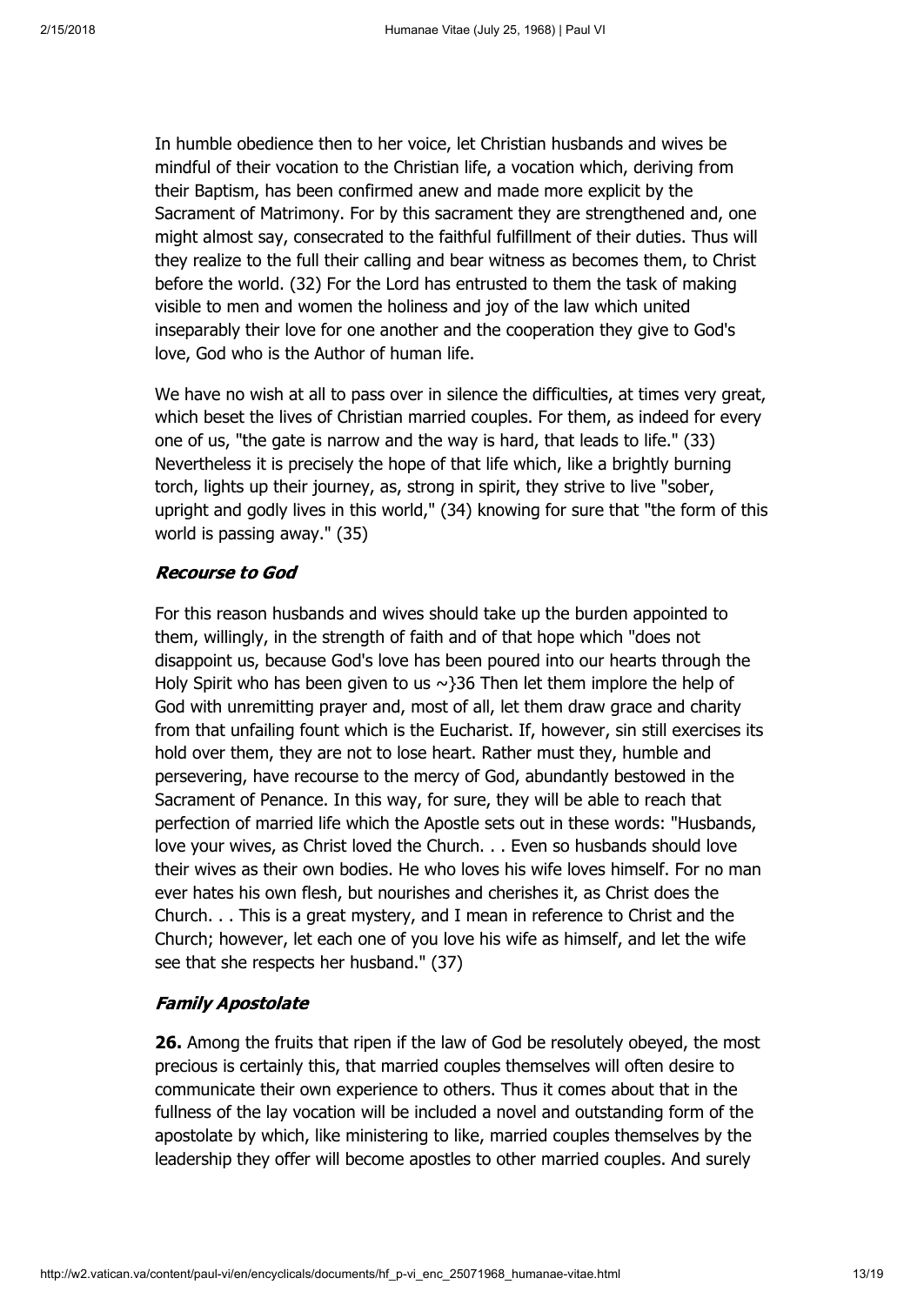among all the forms of the Christian apostolate it is hard to think of one more opportune for the present time. (38)

# To Doctors and Nurses

27. Likewise we hold in the highest esteem those doctors and members of the nursing profession who, in the exercise of their calling, endeavor to fulfill the demands of their Christian vocation before any merely human interest. Let them therefore continue constant in their resolution always to support those lines of action which accord with faith and with right reason. And let them strive to win agreement and support for these policies among their professional colleagues. Moreover, they should regard it as an essential part of their skill to make themselves fully proficient in this difficult field of medical knowledge. For then, when married couples ask for their advice, they may be in a position to give them right counsel and to point them in the proper direction. Married couples have a right to expect this much from them.

# To Priests

28. And now, beloved sons, you who are priests, you who in virtue of your sacred office act as counselors and spiritual leaders both of individual men and women and of families—We turn to you filled with great confidence. For it is your principal duty—We are speaking especially to you who teach moral theology—to spell out clearly and completely the Church's teaching on marriage. In the performance of your ministry you must be the first to give an example of that sincere obedience, inward as well as outward, which is due to the magisterium of the Church. For, as you know, the pastors of the Church enjoy a special light of the Holy Spirit in teaching the truth. (39) And this, rather than the arguments they put forward, is why you are bound to such obedience. Nor will it escape you that if men's peace of soul and the unity of the Christian people are to be preserved, then it is of the utmost importance that in moral as well as in dogmatic theology all should obey the magisterium of the Church and should speak as with one voice. Therefore We make Our own the anxious words of the great Apostle Paul and with all Our heart We renew Our appeal to you: "I appeal to you, brethren, by the name of our Lord Jesus Christ, that all of you agree and that there be no dissensions among you, but that you be united in the same mind and the same judgment." (40)

# Christian Compassion

29. Now it is an outstanding manifestation of charity toward souls to omit nothing from the saving doctrine of Christ; but this must always be joined with tolerance and charity, as Christ Himself showed in His conversations and dealings with men. For when He came, not to judge, but to save the world, (41) was He not bitterly severe toward sin, but patient and abounding in mercy toward sinners?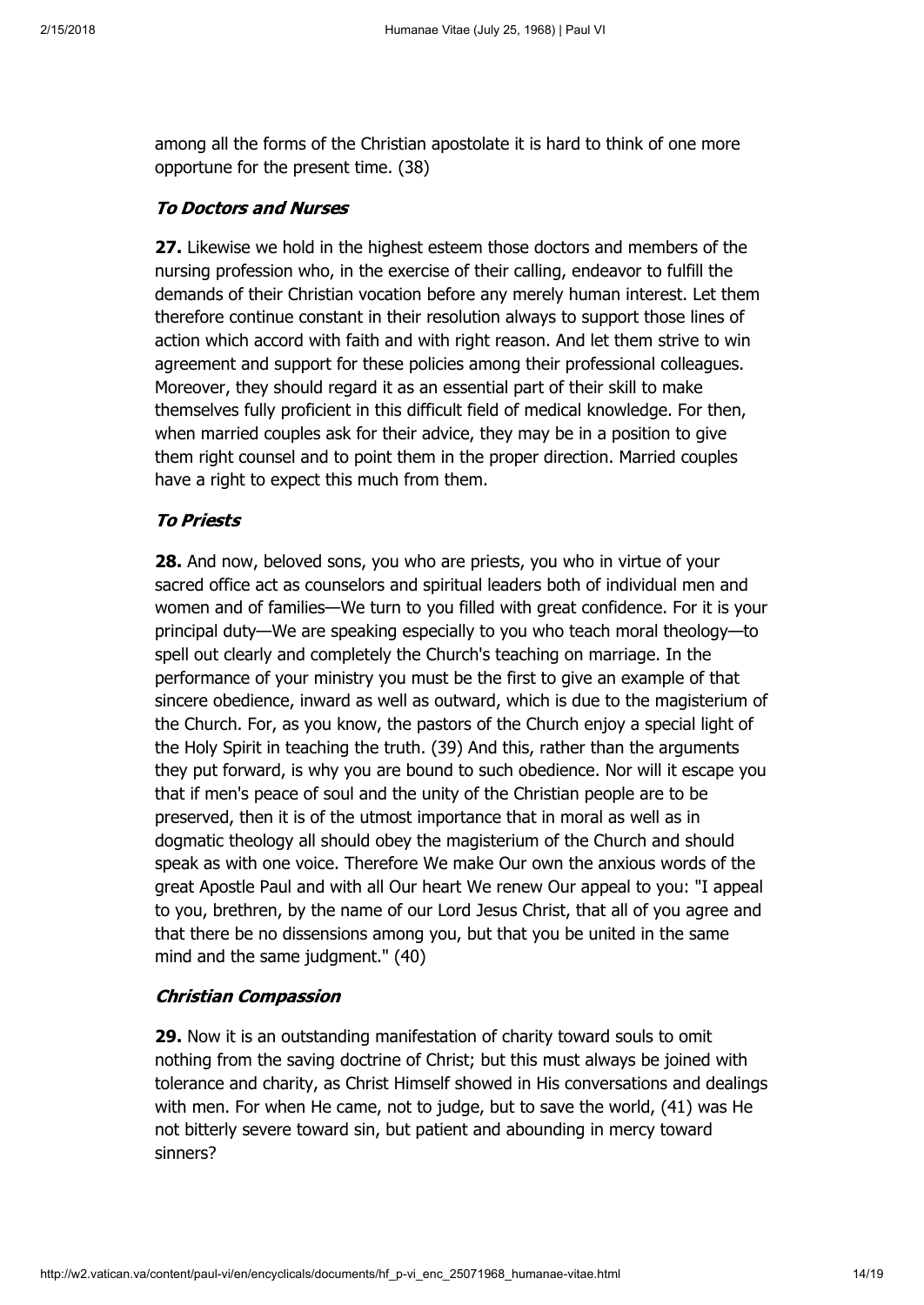Husbands and wives, therefore, when deeply distressed by reason of the difficulties of their life, must find stamped in the heart and voice of their priest the likeness of the voice and the love of our Redeemer.

So speak with full confidence, beloved sons, convinced that while the Holy Spirit of God is present to the magisterium proclaiming sound doctrine, He also illumines from within the hearts of the faithful and invites their assent. Teach married couples the necessary way of prayer and prepare them to approach more often with great faith the Sacraments of the Eucharist and of Penance. Let them never lose heart because of their weakness.

#### To Bishops

30. And now as We come to the end of this encyclical letter, We turn Our mind to you, reverently and lovingly, beloved and venerable brothers in the episcopate, with whom We share more closely the care of the spiritual good of the People of God. For We invite all of you, We implore you, to give a lead to your priests who assist you in the sacred ministry, and to the faithful of your dioceses, and to devote yourselves with all zeal and without delay to safeguarding the holiness of marriage, in order to guide married life to its full human and Christian perfection. Consider this mission as one of your most urgent responsibilities at the present time. As you well know, it calls for concerted pastoral action in every field of human diligence, economic, cultural and social. If simultaneous progress is made in these various fields, then the intimate life of parents and children in the family will be rendered not only more tolerable, but easier and more joyful. And life together in human society will be enriched with fraternal charity and made more stable with true peace when God's design which He conceived for the world is faithfully followed.

#### A Great Work

**31.** Venerable brothers, beloved sons, all men of good will, great indeed is the work of education, of progress and of charity to which We now summon all of you. And this We do relying on the unshakable teaching of the Church, which teaching Peter's successor together with his brothers in the Catholic episcopate faithfully guards and interprets. And We are convinced that this truly great work will bring blessings both on the world and on the Church. For man cannot attain that true happiness for which he yearns with all the strength of his spirit, unless he keeps the laws which the Most High God has engraved in his very nature. These laws must be wisely and lovingly observed. On this great work, on all of you and especially on married couples, We implore from the God of all holiness and pity an abundance of heavenly grace as a pledge of which We gladly bestow Our apostolic blessing.

Given at St. Peter's, Rome, on the 25th day of July, the feast of St. James the Apostle, in the year 1968, the sixth of Our pontificate.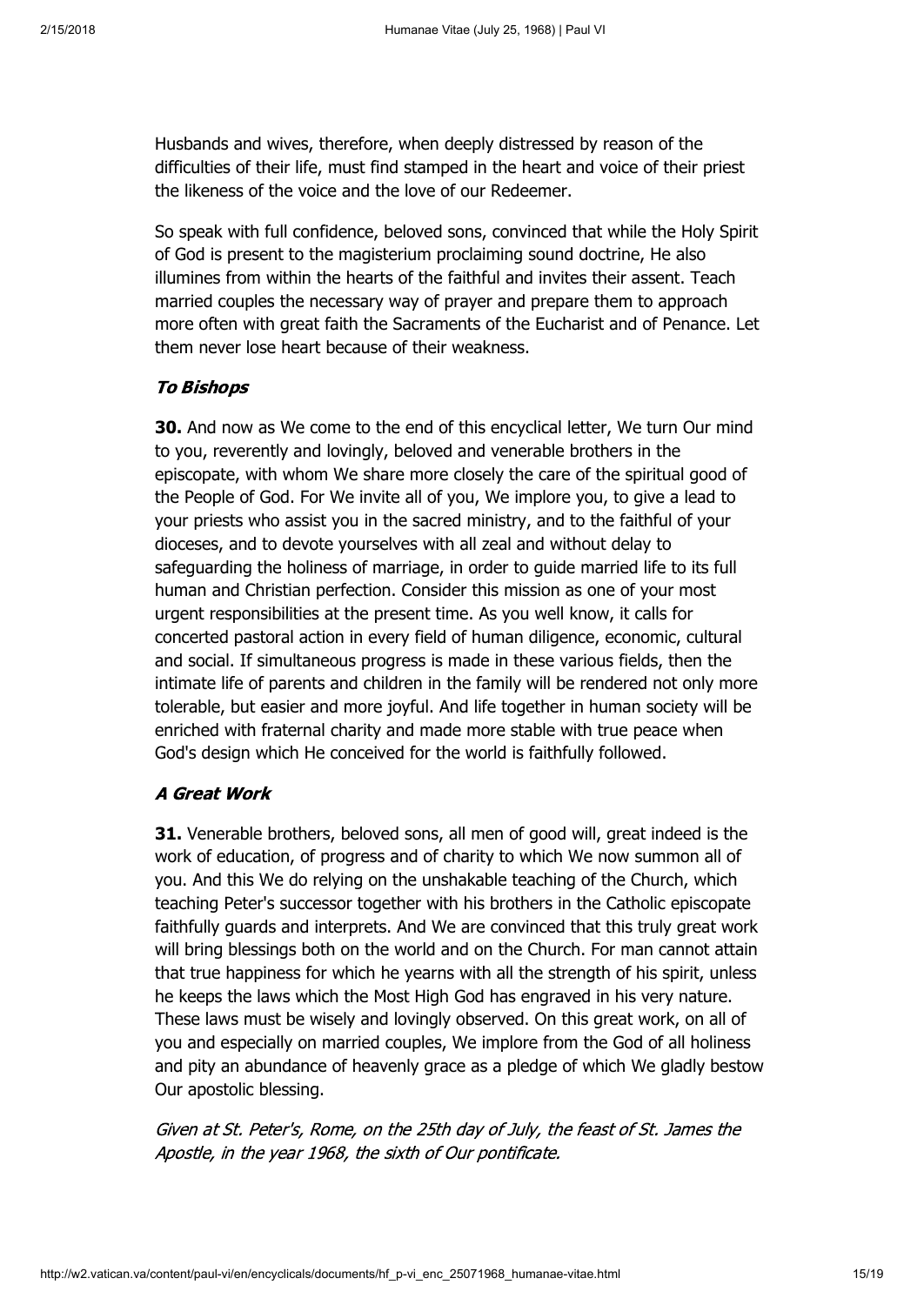### PAUL VI

### **NOTES**

LATIN TEXT: Acta Apostolicae Sedis, 60 (1968), 481-503.

ENGLISH TRANSLATION: The Pope Speaks, 13 (Fall. 1969), 329-46.

REFERENCES:

(1) See Pius IX, encyc. letter Oui pluribus: Pii IX P.M. Acta, 1, pp. 9-10; St. Pius X encyc. letter *Singulari quadam*: AAS 4 (1912), 658; Pius XI, encyc.letter *Casti* connubii: AAS 22 (1930), 579-581; Pius XII, address Magnificate Dominum to the episcopate of the Catholic World: AAS 46 (1954), 671-672; John XXIII, encyc. letter Mater et Magistra: AAS 53 (1961), 457.

(2) See Mt 28. 18-19.

(3) See Mt 7. 21.

(4) See Council of Trent Roman Catechism, Part II, ch. 8; Leo XIII, encyc.letter Arcanum: Acta Leonis XIII, 2 (1880), 26-29; Pius XI, encyc.letter Divini illius Magistri: AAS 22 (1930), 58-61; encyc. letter Casti connubii: AAS 22 (1930), 545-546; Pius XII, Address to Italian Medico-Biological Union of St. Luke: Discorsi e radiomessaggi di Pio XII, VI, 191-192; to Italian Association of Catholic Midwives: AAS 43 (1951), 835-854; to the association known as the Family Campaign, and other family associations: AAS 43 (1951), 857-859; to 7th congress of International Society of Hematology: AAS 50 (1958), 734-735 [TPS VI, 394-395]; John XXIII, encyc.letter Mater et Magistra: AAS 53 (1961), 446-447 [TPS VII, 330-331]; Second Vatican Council, Pastoral Constitution on the Church in the World of Today, nos. 47-52: AAS 58 (1966), 1067-1074 [TPS XI, 289-295]; Code of Canon Law, canons 1067, 1068 §1, canon 1076, §§1-2.

(5) See Paul VI, Address to Sacred College of Cardinals: AAS 56 (1964), 588 [TPS IX, 355-356]; to Commission for the Study of Problems of Population, Family and Birth: AAS 57 (1965), 388 [TPS X, 225]; to National Congress of the Italian Society of Obstetrics and Gynecology: AAS 58 (1966), 1168 [TPS XI, 401- 403].

(6) See  $1$  Jn 4.8.

(7) Eph 3. 15.

(8) Second Vatican Council, Pastoral Constitution on the Church in the World of Today, no. 50: AAS 58 (1966), 1070-1072 [TPS XI, 292-293].

(9) See St. Thomas, *Summa Theologiae*, I-II, q. 94, art. 2.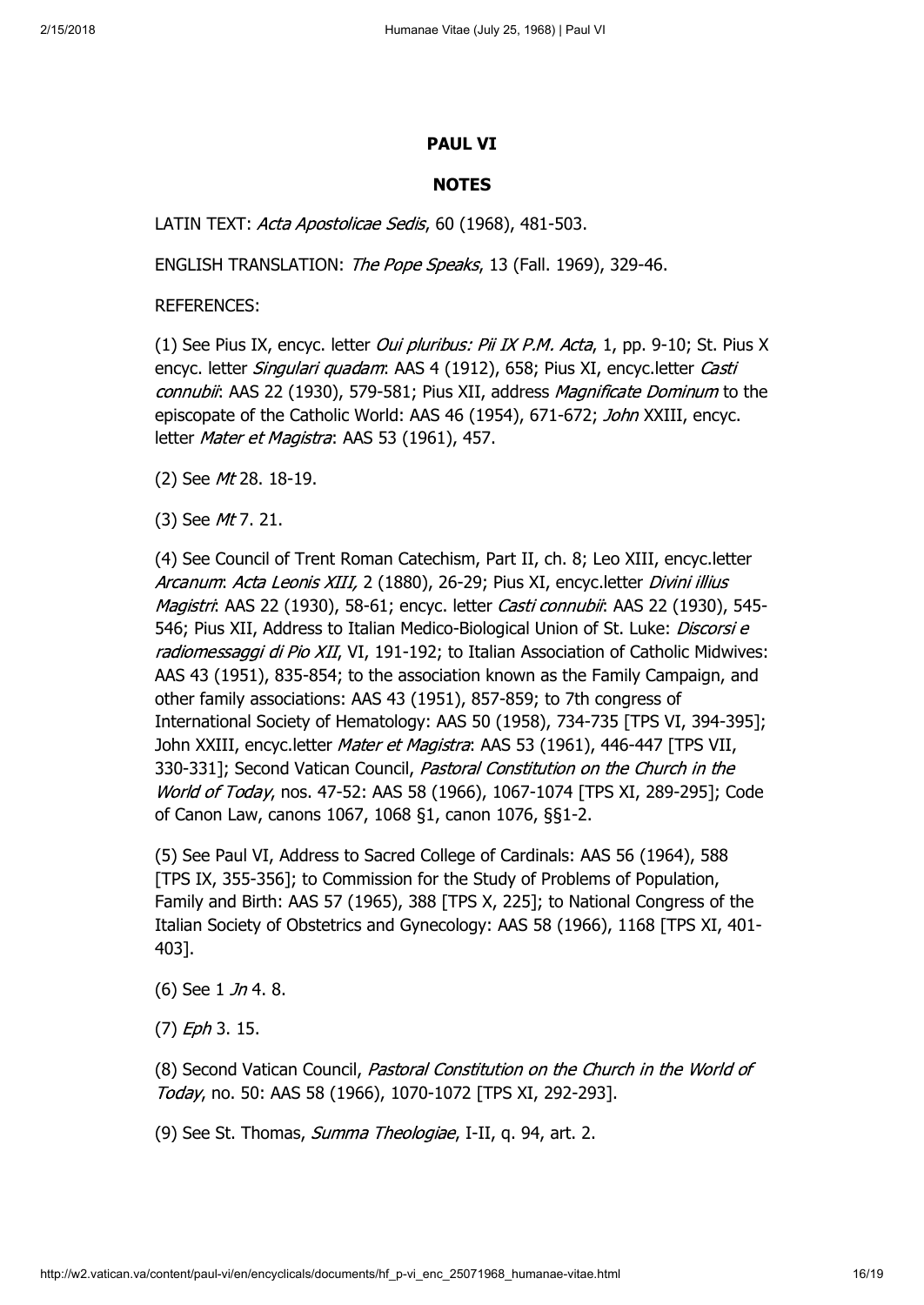(10) See Second Vatican Council, Pastoral Constitution on the Church in the World of Today, nos . 50- 5 1: AAS 58 ( 1 966) 1070-1073 [TPS XI, 292-293].

(11) See ibid., no. 49: AAS 58 (1966), 1070 [TPS XI, 291-292].

(12) See Pius XI. encyc. letter *Casti connubi*: AAS 22 (1930), 560; Pius XII, Address to Midwives: AAS 43 (1951), 843.

(13) See encyc. letter Mater et Magistra: AAS 53 (1961), 447 [TPS VII, 331].

(14) See Council of Trent Roman Catechism, Part II, ch. 8; Pius XI, encyc. letter Casti connubii: AAS 22 (1930), 562-564; Pius XII, Address to Medico-Biological Union of St. Luke: *Discorsi e radiomessaggi*, VI, 191-192; Address to Midwives: AAS 43 (1951), 842-843; Address to Family Campaign and other family associations: AAS 43 (1951), 857-859; John XXIII, encyc. letter Pacem in terris. AAS 55 (1963), 259-260 [TPS IX, 15-16]; Second Vatican Council, Pastoral Constitution on the Church in the World of Today, no. 51: AAS 58 (1966), 1072 [TPS XI, 293].

(15) See Pius XI, encyc. letter *Casti connubii*: AAS 22 (1930), 565; Decree of the Holy Office, Feb. 22, 1940: AAS 32 (1940), 73; Pius XII, Address to Midwives: AAS 43

(1951), 843-844; to the Society of Hematology: AAS 50 (1958), 734-735 [TPS VI, 394-395].

(16) See Council of Trent Roman Catechism, Part II, ch. 8; Pius XI, encyc. letter Casti connubii: AAS 22 (1930), 559-561; Pius XII, Address to Midwives: AAS 43 (1951), 843; to the Society of Hematology: AAS 50 (1958), 734-735 [TPS VI, 394-395]; John XXIII, encyc.letter Mater et Magistra: AAS 53 (1961), 447 [TPS VII, 331].

(17) See Pius XII, Address to National Congress of Italian Society of the Union of Catholic Jurists: AAS 45 (1953), 798-799 [TPS I, 67-69].

(18) See Rom 3. 8.

(19) See Pius XII, Address to 26th Congress of Italian Association of Urology: AAS 45 (1953), 674-675; to Society of Hematology: AAS 50 (1958), 734-735 [TPS VI, 394-395].

(20) See Pius XII, Address to Midwives: AAS 43 (1951), 846.

(21) See Pius XII, Address to Association of Urology: AAS 45 (1953), 674-675; to leaders and members of Italian Association of Cornea Donors and Italian Association for the Blind: AAS 48 (1956), 461-462 [TPS III, 200-201].

(22) Lk 2. 34.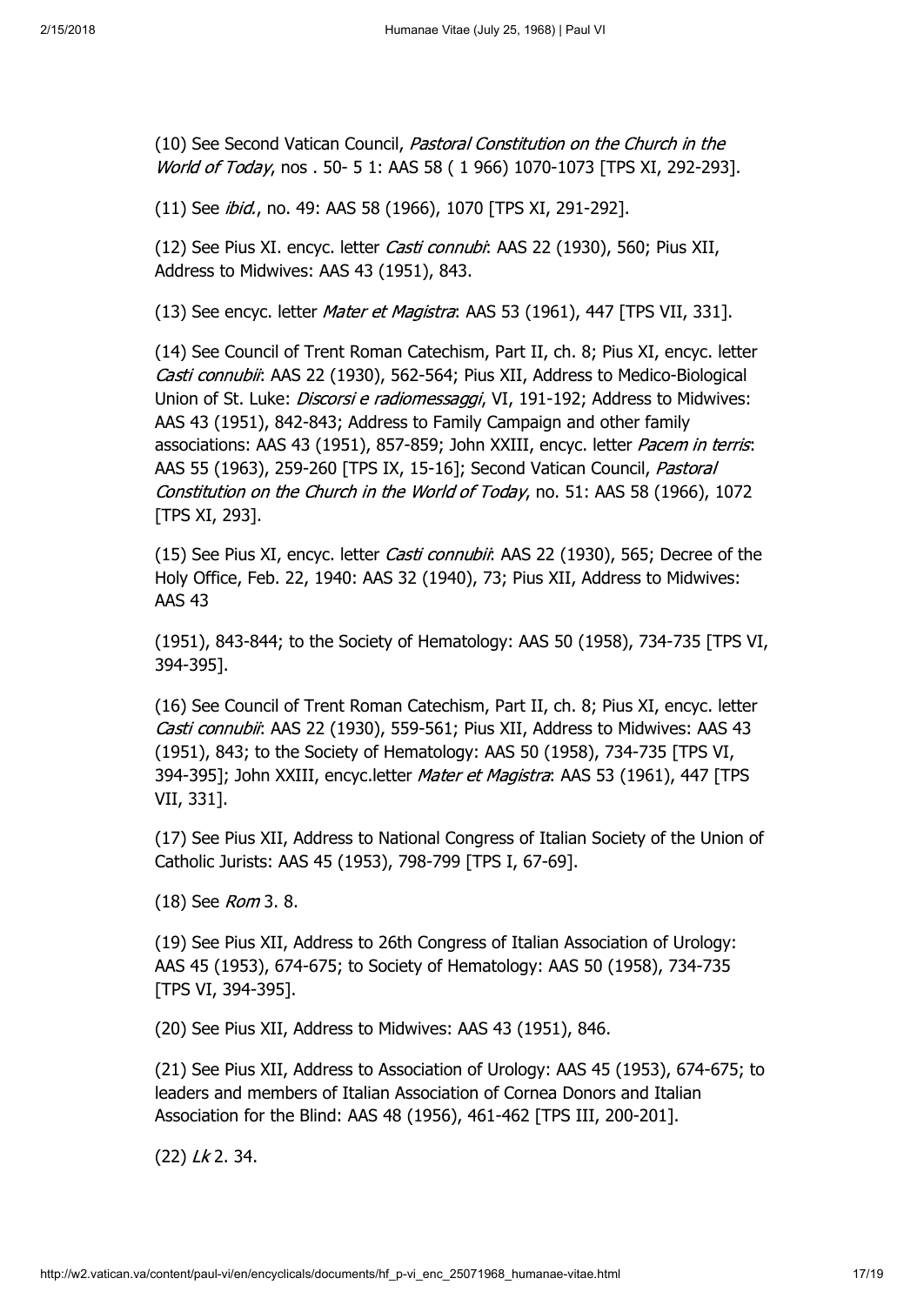(23) See Paul VI, encyc. letter Populorum progressio: AAS 59 (1967), 268 [TPS XII, 151].

(24) See Rom 8.

(25) See Second Vatican Council, Decree on the Media of Social Communication, nos. 6-7: AAS 56 (1964), 147 [TPS IX, 340-341].

(26) Encyc. letter *Mater et Magistra*: AAS 53 (1961), 447 [TPS VII, 331].

(27) See encyc. letter Populorum progressio, nos. 48-55: AAS 59 (1967), 281- 284 [TPS XII, 160-162].

(28) Second Vatican Council, Pastoral Constitution on the Church in the World of Today, no. 52: AAS 58 (1966), 1074 [TPS XI, 294].

(29) Address to Family Campaign and other family associations: AAS 43 (1951), 859.

(30) Second Vatican Council, Pastoral Constitution on the Church in the World of Today, no. 51: AAS 58 (1966), 1072 [TPS XI, 293].

 $(31)$  See *Mt* 11, 30.

(32) See Second Vatican Council, Pastoral Constitution on the Church in the World of Today, no. 48: AAS 58 (1966), 1067-1069 [TPS XI,290-291]; Dogmatic Constitution on the Church, no. 35: AAS 57 (1965), 40-41 [TPS X, 382-383].

(33) Mt 7. 14; see Heb 12. 11.

(34) See Ti 2. 12.

(35) See 1 Cor 7. 31.

(36) Rom 5. 5.

(37) Eph 5. 25, 28-29, 32-33.

(38) See Second Vatican Council, *Dogmatic Constitution on the Church*, nos. 35, 41: AAS 57 (1965), 40-45 [TPS X, 382-383, 386-387; Pastoral Constitution on the Church in the World of Today, nos. 48-49: AAS 58 (1966),1067-1070 [TPS XI, 290-292]; Decree on the Apostolate of the Laity, no. 11: AAS 58 (1966), 847-849 [TPS XI, 128-129].

(39) See Second Vatican Council, Dogmatic Constitution on the Church, no. 25: AAS 57 (1965), 29-31 [TPS X, 375-376].

(40) 1 *Cor* 1. 10.